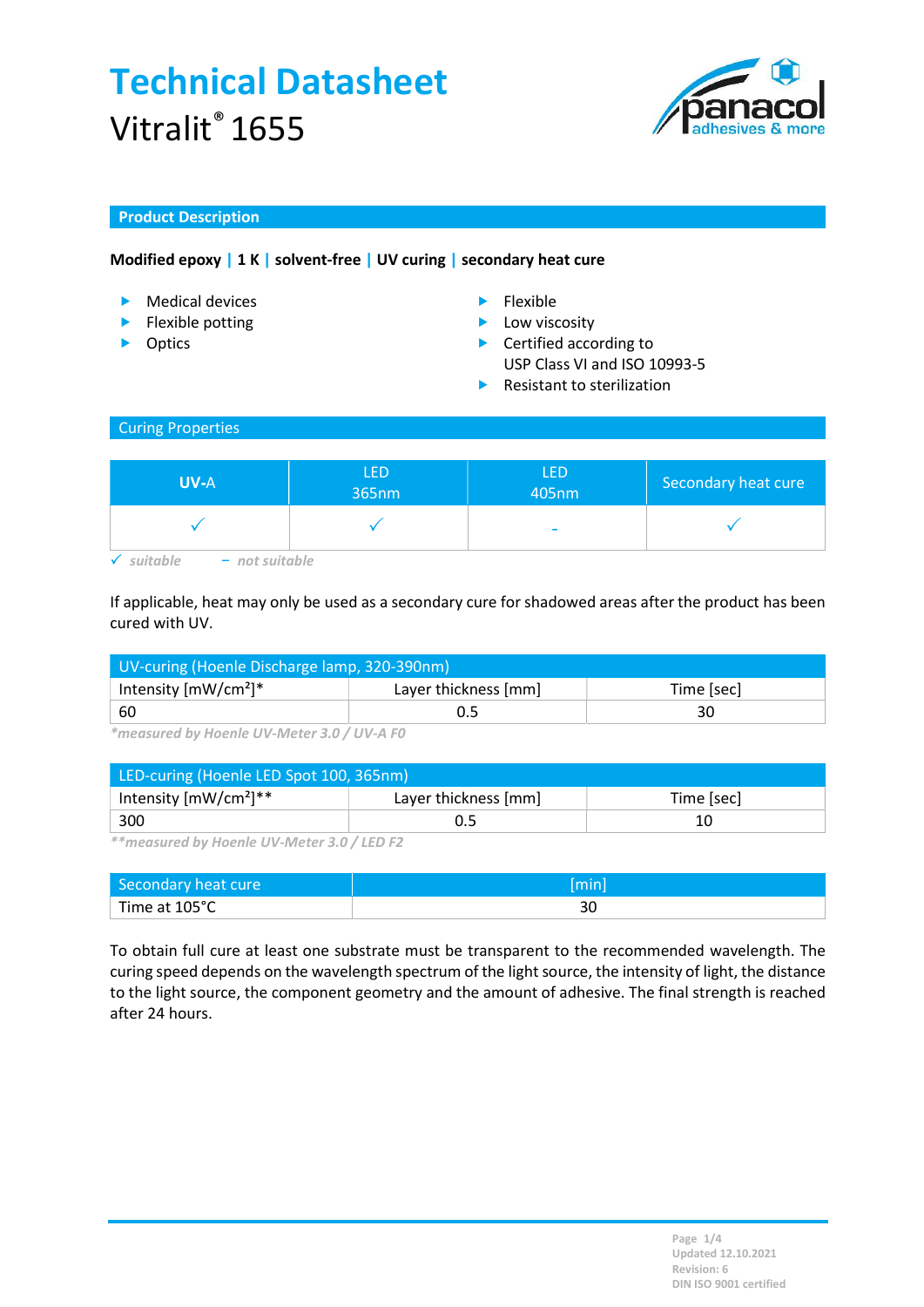

| <b>Technical Data</b>                                            |               |
|------------------------------------------------------------------|---------------|
| Resin                                                            | Epoxy         |
| Appearance                                                       | Transparent   |
|                                                                  |               |
| <b>Uncured Material</b>                                          |               |
| Viscosity [mPas] (Brookfield LVT, 25 °C, Sp. 2/30 rpm)           | $150 - 300$   |
| PE-Norm 001                                                      |               |
| Density [g/cm <sup>3</sup> ]                                     | $1.0 - 1.2$   |
| PE-Norm 004<br>Flash point [°C]                                  |               |
| PE-Norm 050                                                      | >100          |
| Refractive index [nD20]                                          |               |
| PE-Norm 018                                                      | $1.47 - 1.49$ |
| Working life [days]                                              | 3             |
| @ room temperature                                               |               |
| <b>Cured Material</b>                                            |               |
| Hardness shore A                                                 |               |
| PE-Norm 006                                                      | $70 - 80$     |
| Temperature resistance [°C]                                      | $-50 - 150$   |
| PE-Norm 059                                                      |               |
| Shrinkage [%]                                                    | $<$ 2         |
| PE-Norm 031                                                      |               |
| Water absorption [%]<br>PE-Norm 016                              | $<$ 1         |
|                                                                  |               |
| Glass transition temperature - DSC [°C]                          | $30 - 40$     |
| PE-Norm 009                                                      |               |
| Coefficient of thermal expansion [ppm/K] below Tg                | < 100         |
| PE-Norm 017<br>Coefficient of thermal expansion [ppm/K] above Tg |               |
| PE-Norm 017                                                      | $180 - 280$   |
|                                                                  |               |
| Surface resistance [Ohm]<br>GB/T1410-2006                        | $5E+9-6E+9$   |
| Volume resistance [Ohm]                                          |               |
| GB/T 1410-2006                                                   | $2E+9 - 3E+9$ |
|                                                                  |               |
| Young's modulus - Tensile test [MPa]                             | $42 - 46$     |
| $60mW/cm2$ , 30sec, Fe spectrum + 105°C, 30min<br>PE-Norm 056    |               |
| Tensile strength [MPa]                                           |               |
| 60mW/cm <sup>2</sup> , 30sec, Fe spectrum + 105°C, 30min         | $15 - 18$     |
| PE-Norm 014                                                      |               |
| Elongation at break [%]                                          |               |
| $60mW/cm2$ , 30sec, Fe spectrum + 105°C, 30min                   | $13 - 15$     |
| PE-Norm 014                                                      |               |
| Lap shear strength (PET/PET) [MPa]                               |               |
| 60mW/cm <sup>2</sup> , 30sec, Fe spectrum + 105°C, 30min         | $1 - 3$       |
| PE-Norm 013                                                      |               |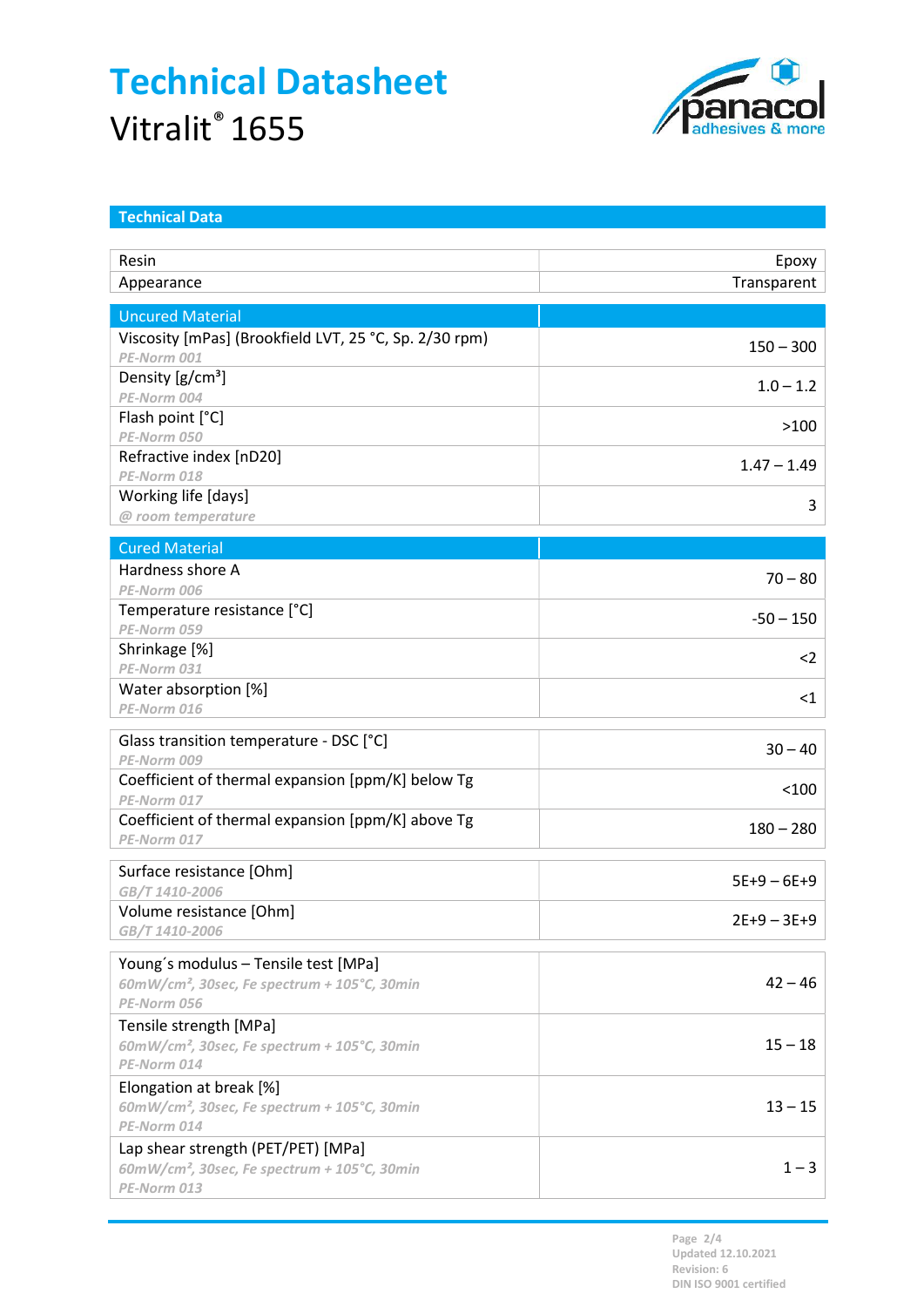

## Transport/Storage/Shelf Life

| Package type      | <b>Transport</b>                | <b>Storage</b>                  | Shelf life*                                    |
|-------------------|---------------------------------|---------------------------------|------------------------------------------------|
| Syringe/Cartridge | $0^{\circ}$ C – 10 $^{\circ}$ C | $0^{\circ}$ C – 10 $^{\circ}$ C | At delivery<br>min. 6 months<br>max. 12 months |
| Other packages    |                                 |                                 |                                                |

\*Store in original, unopened containers!

Instructions for use

### Surface preparation

The surfaces to be bonded should be free of dust, oil, grease, mold release, or other contaminants in order to obtain an optimal and reproducible bond. For cleaning we recommend the cleaner IP® from Panacol, or a solution of Isopropyl Alcohol at 90% or higher concentration. Substrates with low surface energy (e.g. polyethylene, polypropylene) must be pretreated in order to achieve sufficient adhesion.

### Application

Our products are supplied ready to use. Depending on the packaging, our adhesives may be dispensed by hand directly from the package, or they can be applied using dispensing systems and automation that is compatible with light-curable adhesive chemistry. Vitralit® adhesives can begin to cure slowly in daylight and with longer term exposure under indoor lighting. We therefore recommend that adhesive exposure to ambient light must be kept to a minimum. Fluid lines and dispense tips must be 100% light blocking. For assistance with dispensing options, please contact our Application Engineering department. Adhesive and substrate should not be cold for proper bonding. They must be allowed to warm to room temperature prior to processing. After dispensing the adhesive, bonding of the parts should be done promptly. It is recommended that curing stations be equipped with air exhaust systems to evacuate vapors and heat generated during the curing process. After curing, the adhesive must be allowed to cool to ambient temperature before testing the product's performance. For safety information refer to our Material Safety Data Sheet (MSDS).

#### Storage

This is light sensitive material. Containers must remain covered when not in use. Minimize exposure of uncured material to daylight, artificial light, and UV light during storage and handling. Store uncured product in its original, closed container in a dry location. Any material removed from the original container must not be returned to the container as it could be contaminated. Panacol cannot assume responsibility for products that were improperly stored, contaminated, or repackaged into other containers.

## Handling and Clean-up

For safe handling information, consult this product's Material Safety Data Sheet (MSDS) prior to use. Uncured material may be wiped away from surfaces with organic solvents. Do not use solvents to remove material from eyes or skin!